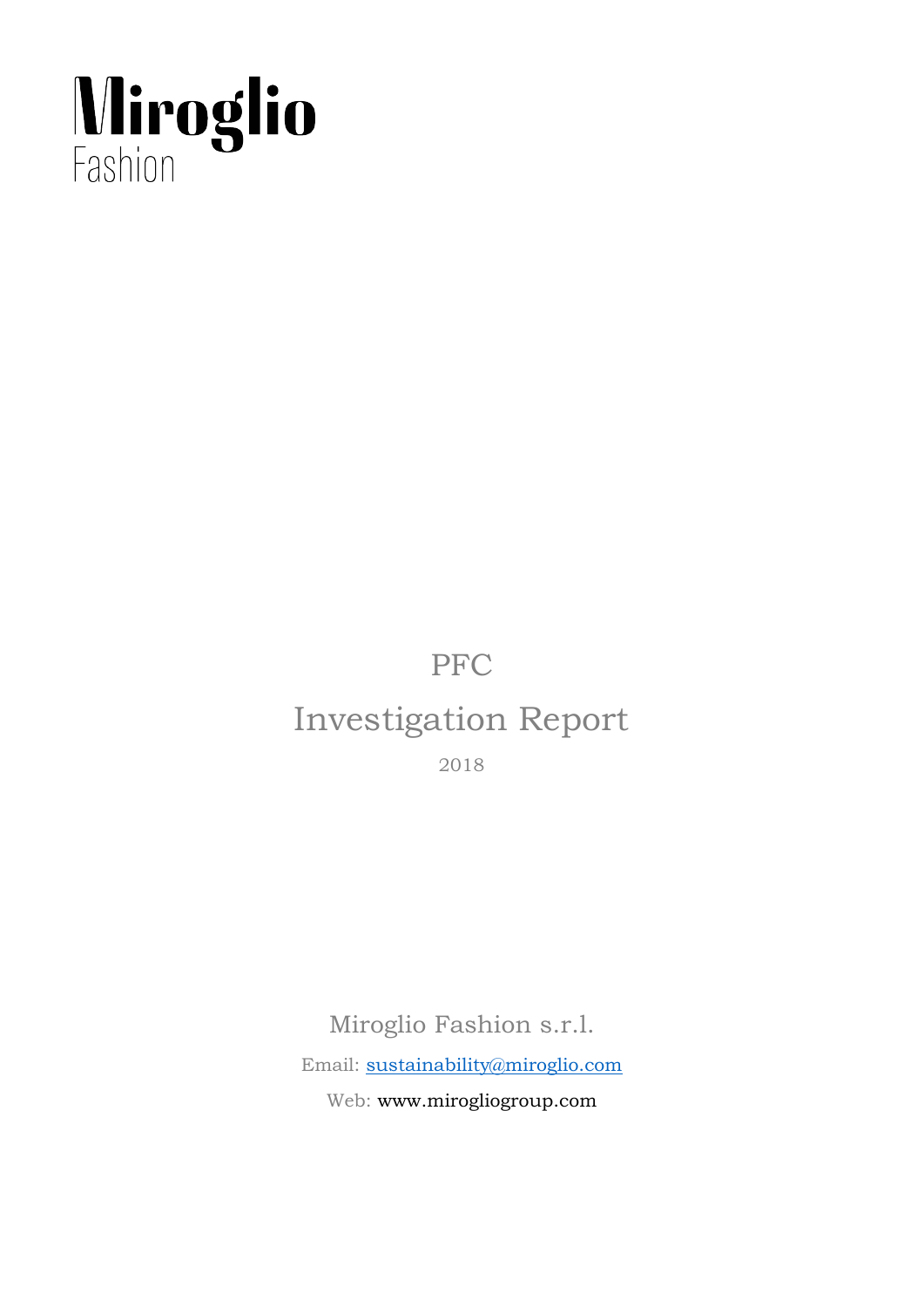# **COMMITMENT DETOX – PFC APRIL 2018**

Miroglio Fashion, accordingly to the deadline as per Greenpeace DETOX commitment is following a path to eliminate PFC from all production processes and supply chain.

# **Perfluorinated compounds (PFCs)**

Perfluorinated compounds are synthetic substances largely used by industry for their well-known waterproof and oilproof properties.

In textile/clothing industry they are mainly used to provide waterproof properties to external fabrics in outdoor garments.

Despite their wide scale use by industries, some studies pointed out that many PFCs are difficult to dispose of, because they remain in the environment and can increase their level due to food chain contamination.

Moreover, some PFCs, once absorbed by the organism, become endocrine disruptors and may affect growth levels and hormonal reproduction.

The most known PFC is Perfluorooctane sulfonic (PFOS), a compound which is highly resistant to degradation and can be enduring into the environment for a very long time.

That compound has been included in persistent organic compounds list (POP) within Stockholm Convention.

All countries that signed DETOX commitment, including the European ones and China, are compelled to take measures in order to limit production and use of this substance.

Use and commerce of PFOS are also forbidden in some application of REACH regulation and Canadian Environmental Protection Act.

Miroglio Fashion, which is not a producer or distributor of waterproof garments, includes in its collection only few of those styles.

## **SCREENING RESULT**

In 2016 we made the first screening, verifying some samples from eight Far East companies.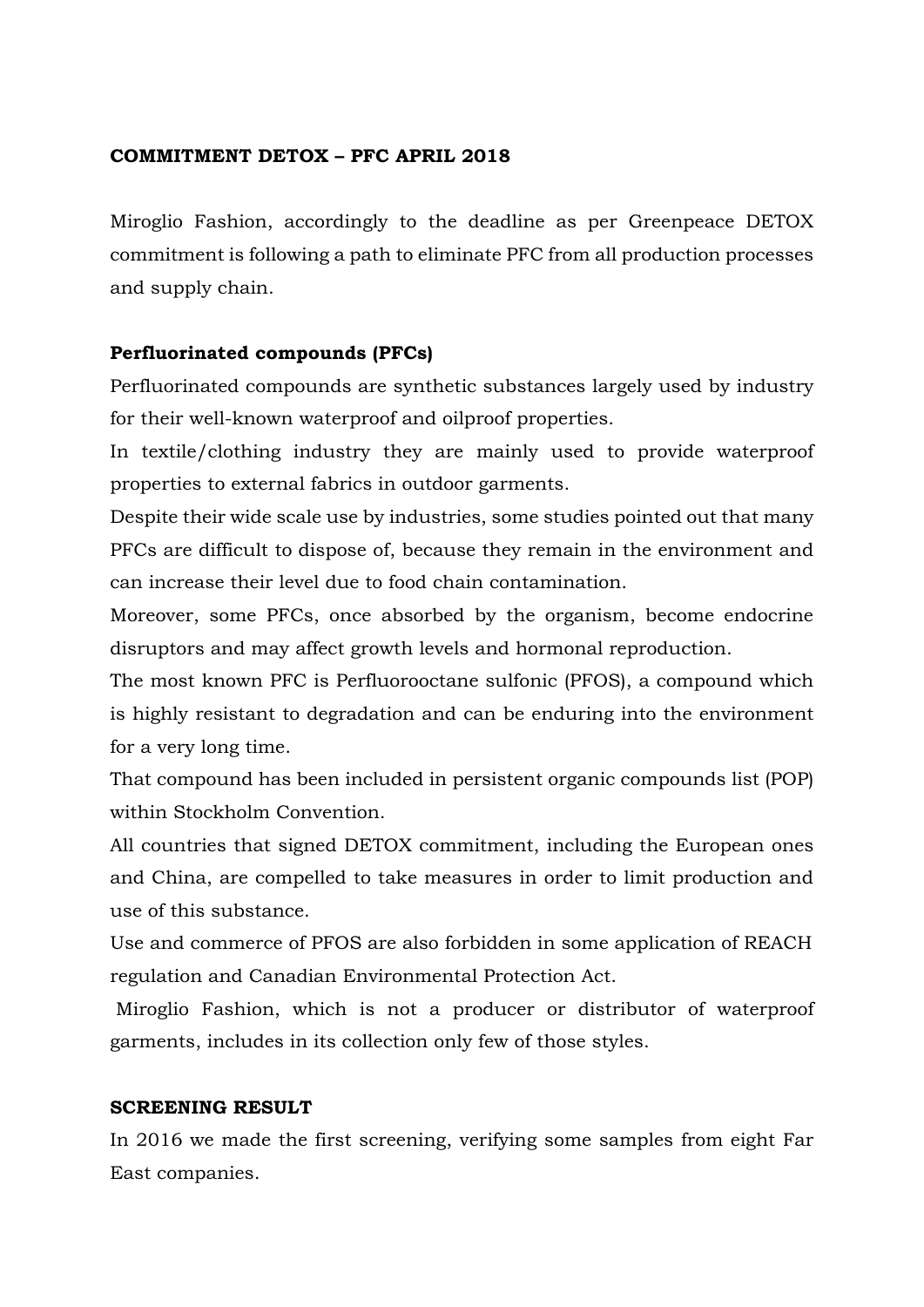The last time we checked 49 items from the same productions which confirmed a limited contamination of raw materials and finished product (see 2016 case study).

The major criticalities were found in Chinese items and in particular in long chain perfluorooctane compound.

Following this result, according to DETOX Commitment Roadmap, Miroglio Fashion has taken the following measures:

- Suppliers training and consequent review of all supplying contracts in order to guarantee full respect of limits as per M-RSL;
- Enforcement of audit program in places where wet process take place and water analysis;
- Tests on inside water and wastewater for all companies in all companies where wet process has not been analyzed, publishing the results on IPE platform;
- Introduction and check with related labs about detection limits according to the best available technologies, for all groups of substances present in products and process.

Miroglio Fashion, thanks to case study result, can say that the items brought onto the market don't contain PFCs and guarantee to consumers a high quality standard in terms of chemical security.

Miroglio Fashion is also aware that, taking actively part with all its Supply Chain and fashion industry, through sharing and training, will be able to achieve common goals stated in Greenpeace DETOX commitment.

In 2018, we checked the suppliers once again (in the meantime they are only 4), about which the criticalities were pointed out, making new tests randomly at BuzziLab in Prato.

*In the following table you can find the results from the last testing campaign:*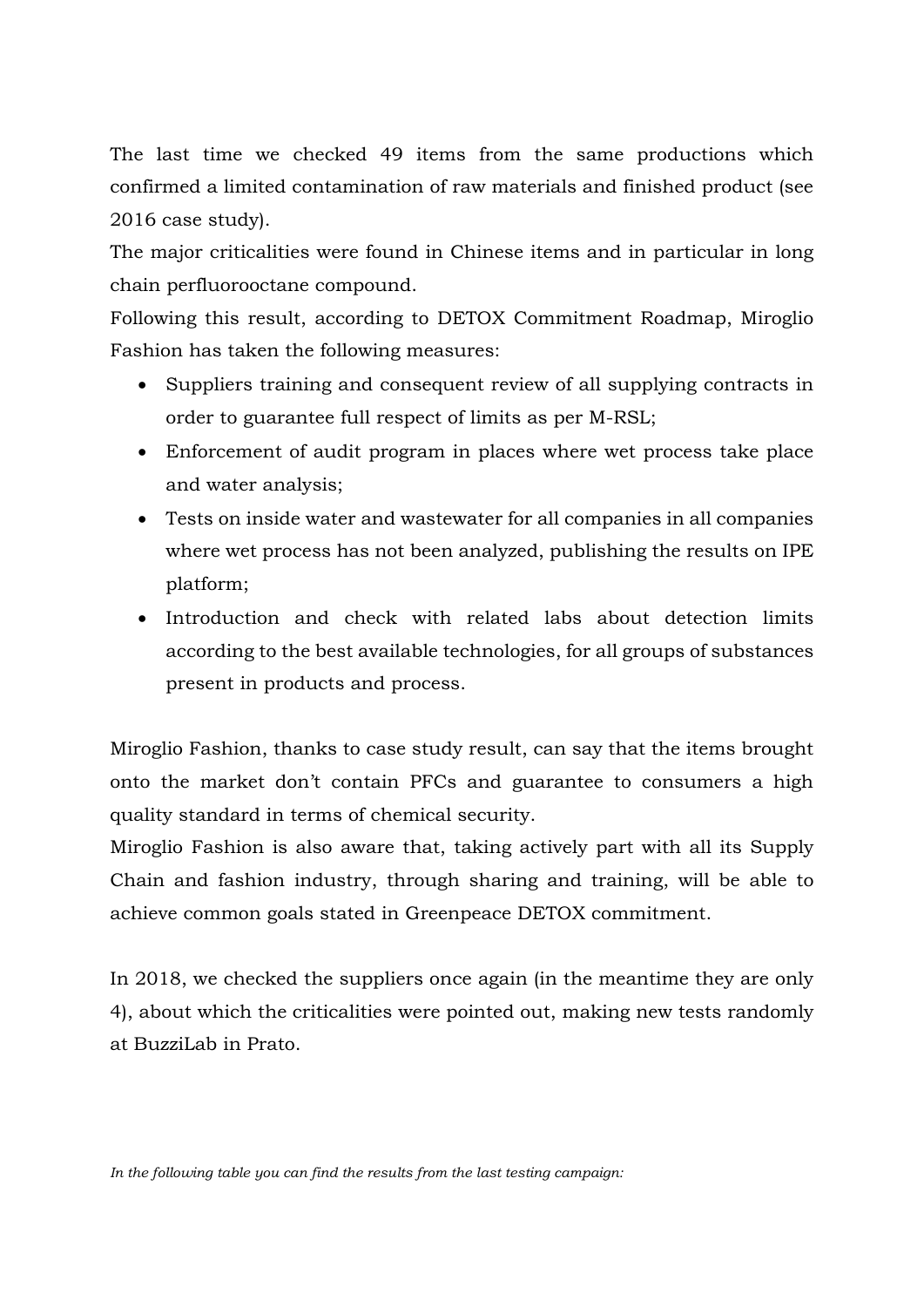| <b>Test</b><br>report nr. | Date of<br>report | <b>Sample</b><br>composition | <b>Perfluorinated Substances (PFC)</b> | CAS <sub>N</sub> .                                     | <b>Result</b><br>$(\mu g/m^2)$ |
|---------------------------|-------------------|------------------------------|----------------------------------------|--------------------------------------------------------|--------------------------------|
| 14786                     | 08/03/2018        | 100%PL                       | Perfluorinated Compounds (PFC)         | N.D.                                                   | N.D.                           |
| 14785                     | 08/03/2018        | 100%PL                       | Perfluorohexane sulfonic acid (PFHxS)  | 3871-99-6 / 355-46-4<br>82382-12-15 / 432-<br>$50 - 7$ | 2,2                            |
| 14784                     | 08/03/2018        | 100%PL                       | Perfluorinated Compounds (PFC)         | N.D.                                                   | N.D.                           |
| 14783                     | 08/03/2018        | 100%PL                       | 6:2 Fluorotelomer alcohol (FTOH 6-2)   | 647-42-7                                               | 14,3                           |
| 14782                     | 08/03/2018        | 100%PL                       | Perfluorinated Compounds (PFC)         | N.D.                                                   | N.D.                           |
| 14781                     | 08/03/2018        | 100%PL                       | Perfluorinated Compounds (PFC)         | N.D.                                                   | N.D.                           |
| 14780                     | 08/03/2018        | 100%PA                       | Perfluorinated Compounds (PFC)         | N.D.                                                   | N.D.                           |
| 14779                     | 08/03/2018        | 100%PA                       | Perfluorinated Compounds PFC)          | N.D.                                                   | N.D.                           |
| 14778                     | 08/03/2018        | $100\%PA$                    | 4:2 Fluorotelomer alcohol (FTOH 4-2)   | $2043 - 47 - 2$                                        | 12,8                           |
| 14719                     | 08/03/2018        | 100%PA                       | Perfluorinated Compounds (PFC)         | N.D.                                                   | N.D.                           |
| 14718                     | 08/03/2018        | 100%PA                       | Perfluorinated Compounds (PFC)         | N.D.                                                   | N.D.                           |

*Note N.D. = Not detectable*

From those results, we can state that the situation about contamination from PFCs in water repellent items has highly improved since the last case study which was done by Miroglio in 2016.

In particular, it can be noticed that long-chain perfluorinated compunds have totally disappeared, whereas there are still very little contaminations from short-chain ones, especially telomeres (FTOH 6-2 and FTOH 4-2).

Those micro-contaminations can originate from several things, for example contaminations of water-repellent products used for our items or contaminations from dyes or other textile auxiliaries used in our industrial process.

Miroglio Fashion, according to case study result, can state that all the items put on the market are PFC free, and guarantee to the consumers a high quality standard of chemical security.

Anyways Miroglio Fashion has committed with its suppliers, whose materials have had PFC micro-contaminations, to a "Chemical Management" plan, in order to identify the sources of those contaminations.

Another case study on that subject is planned for biennium 2019-2020.

*Below you can find a list of monitored PFCs in the case study with related detection limits :*